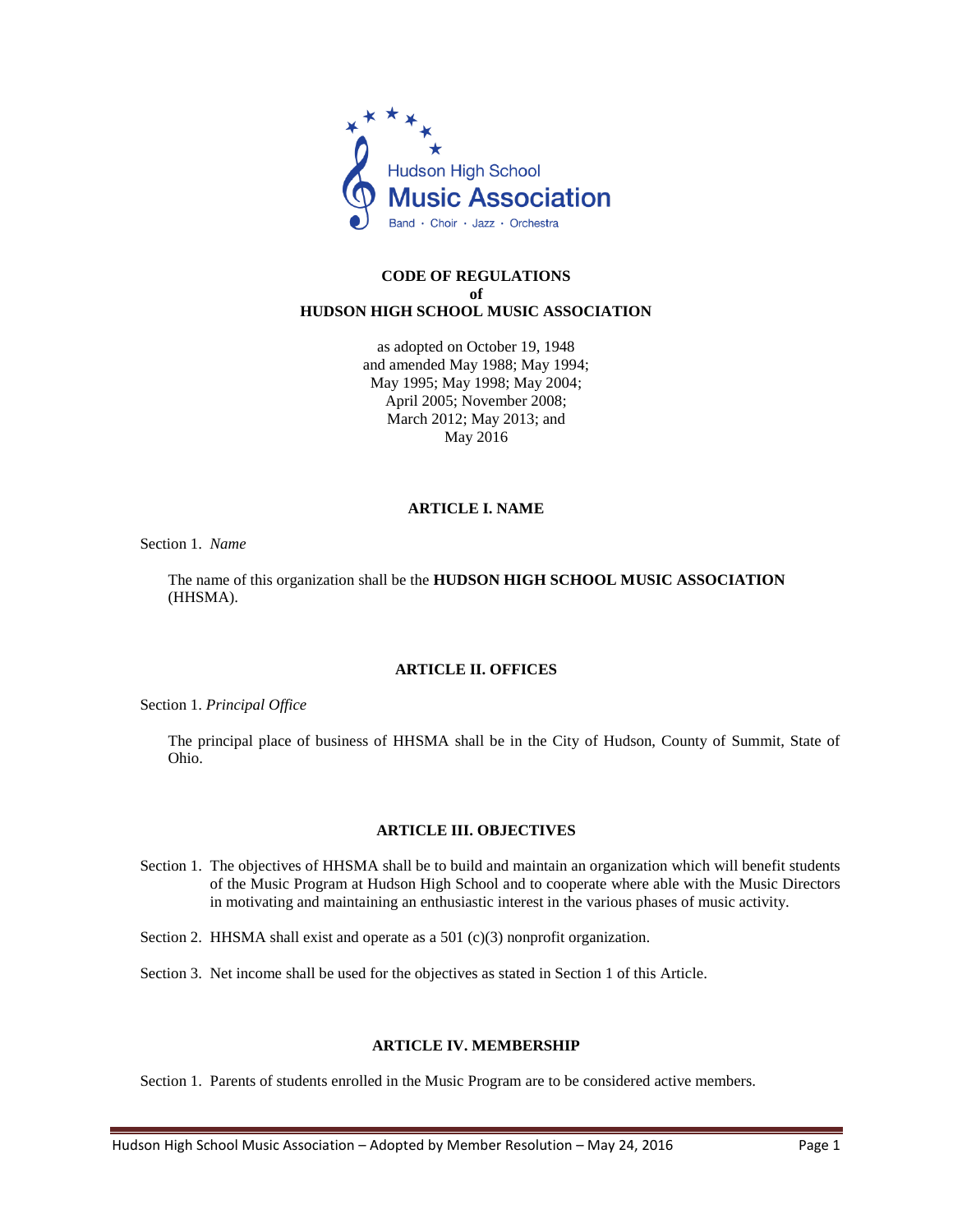- Section 2. Anyone 21 years of age or older who is interested in the process and development of the aims and objectives of HHSMA is eligible for membership.
- Section 3. General Meetings of HHSMA shall be held once each month from August through May.
- Section 4. The Annual Meeting shall be the General Meeting in May.
- Section 5. Special meetings of HHSMA may be called by the President.
- Section 6. For action by HHSMA on election of Officers, financial issues, and other matters, 12 members must be present to constitute a quorum.

### **ARTICLE V. DIRECTORS**

#### Section 1. *Board of Directors*

The Officers and Chairpersons of the various permanent Committees shall constitute the HHSMA Board of Directors. The primary responsibility of this body is to discuss and approve the annual budget. The annual Budget Meeting shall be held on or before June 30 of each year and the Executive Committee shall determine the date and time and place.

### Section 2. *Number and Election*

The number of Directors which shall constitute the whole board shall be not less than one. Except as provided in Section 3 of this Article, each Director elected shall hold office until his or her successor is elected and qualified.

# Section 3. *Vacancies*

Vacancies and newly created Directorships resulting from any increase in the authorized number of Directors may be filled by a majority of the Directors then in office, though less than a quorum, or by a sole remaining Director, and the Directors so chosen shall hold office until the next annual election and until their successors are duly elected and qualified, unless sooner displaced. If there are no Directors in office, then an election of Directors may be held in the manner provided by statute.

### Section 3. *Powers*

The business of HHSMA shall be managed by its Board of Directors, which may exercise all such powers of HHSMA and do all such lawful acts and things as are authorized by statute or by the Articles of Incorporation or by these Regulations.

### Section 4. *Place of Meeting*

The Board of Directors of HHSMA may hold meetings, both regular and special, within Hudson, Ohio.

#### Section 5. *Time of First Meeting*

The first meeting of each newly elected Board of Directors shall be held at such time and place as shall be specified in a notice per procedure detailed in Section 7.

## Section 6. *Notice of Regular Meetings*

Regular meetings of the Board of Directors may be held without notice at such time and at such place as shall from time to time be determined by the Board.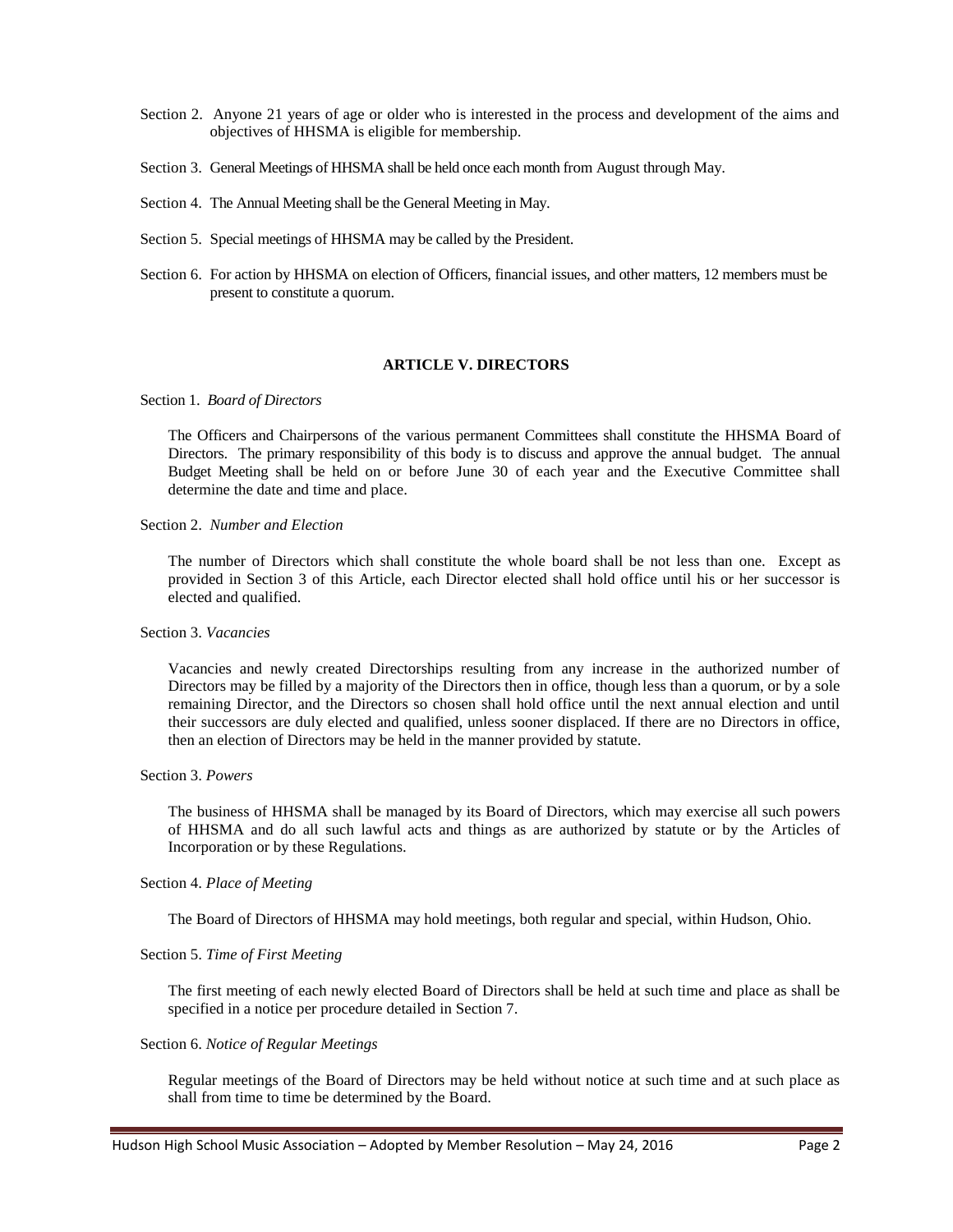### Section 7. *Calling Special Meetings*

Special meetings of the Board may be called by the President, on notice to each Director, either personally or by regular or electronic mail. Special meetings may be called by the President or Secretary in like manner and on like notice on the written request of at least one Director.

### Section 8. *Quorum; Majority of Those Present*.

At all meetings of the Board a majority of the Directors shall constitute a quorum for the transaction of business, and the act of a majority of the Directors present at any meeting of which there is a quorum shall be the act of the Board of Directors. If a quorum shall not be present at any meeting of the Board of Directors, the Directors present thereat may adjourn the meeting from time to time, without notice other than announcement at the meeting, until a quorum shall be present.

### Section 9. *Written Consent Action*

Unless otherwise restricted by the Articles of Incorporation, these Regulations, or statute, any action required or permitted to be taken at any meeting of the Board of Directors or of any Committee thereof may be taken without a meeting, if all members of the Board or Committee, as the case may be, consent thereto in writing, and the writing or writings are filed with the minutes of proceedings of the Board or Committee.

### Section 10. *Committees*

Section 1. *Executive Committee*

- a) The Officers shall constitute the Executive Committee of HHSMA. The Executive Committee will have primary responsibility for setting overall objectives, developing the annual budget, approving Committee Chairpersons, and performing additional duties as may be set forth in other Articles.
- b) The Executive Committee and/or President shall determine the date and time and prepare the agenda for and make recommendations to the HHSMA for the General Meetings.

#### Section 2. *Fund-Raising Committees*

There shall be two permanent Fund-Raising Committees to be known as Concessions and Tag Day. Other fund-raising Committees may be created at the direction of the Board of Directors. The purpose of a fund-raising committee is to raise funds to meet the needs of general and/or specific objectives of the Music Association. The Chairperson of each of the Fund-Raising Committees shall be selected by the President with the consent of the Executive Committee and shall report to the President. The Board of Directors may appoint other committees for fundraising events as needed.

#### Section 3. *Operating Committees*

There shall be permanent operating Committees whose purpose is to plan, organize and implement specific operating duties necessary to achieve the objectives of the HHSMA. These Committees report to the respective Vice Presidents.

#### Section 4. *Permanent Committees*

There shall be three permanent Committees whose purpose is to provide services for the HHSMA. They shall be known as the Newsletter, Scholarship Awards and Website Committees. The Newsletter and Website Committees shall report to the Vice President – Publicity. The Scholarship Awards Committee shall report to the President.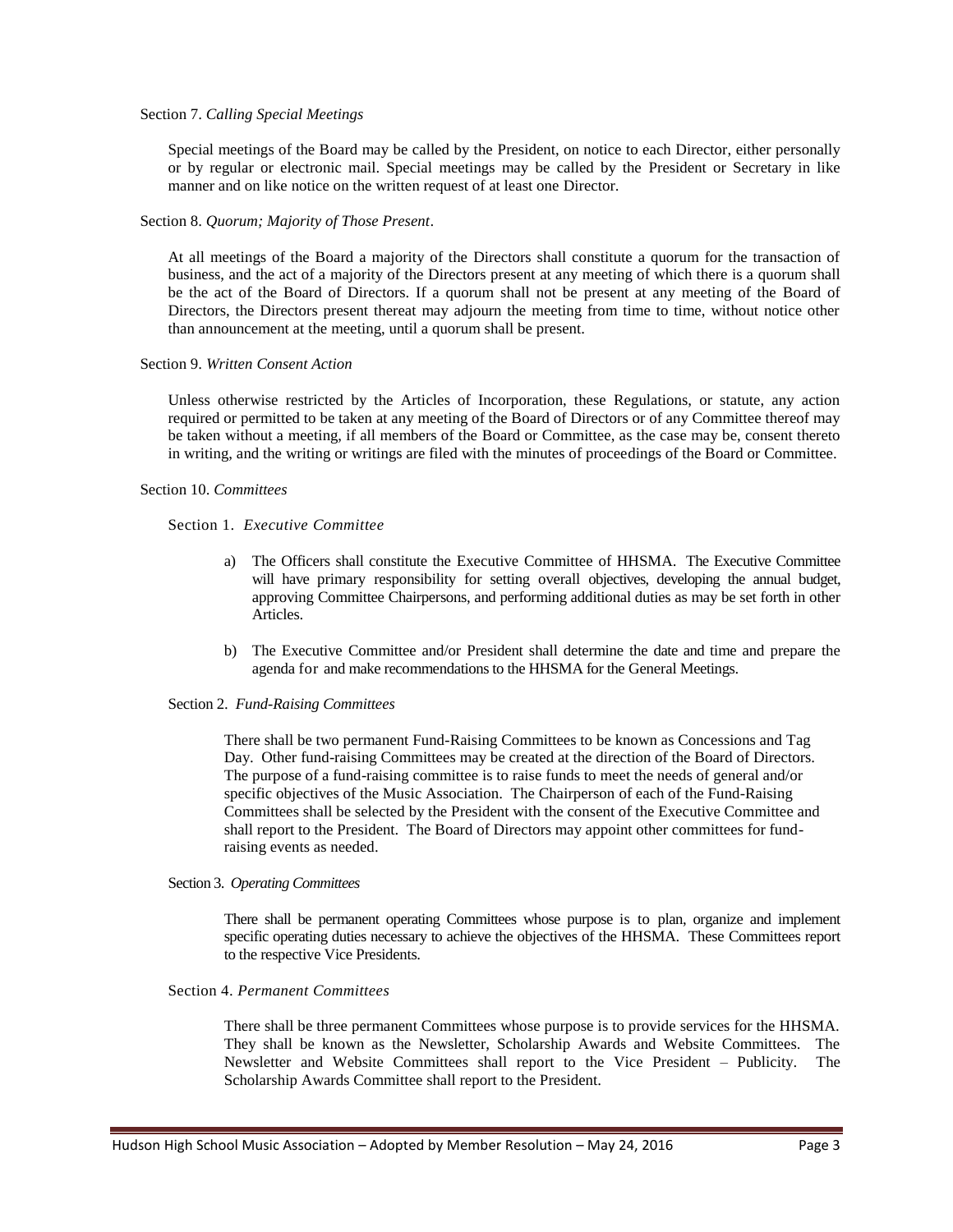#### Section 5. *Special Program Committees*

There can be temporary special program Committees whose purpose is to plan, organize, and implement those programs which are not considered fund raisers. These programs include trips, annual dinners, receptions, awards, master classes, etc. The Chairperson of the special program Committees shall be appointed by the appropriate member of the Executive Committee.

## Section 6. *Committee Chairperson*

- a) The Chairperson of each Fund-Raising and Permanent Committee shall be a voting member of the Board of Directors.
- b) The Chairperson of each Committee shall be responsible for the selection of an additional person or persons to assist him/her in accomplishing the objectives and duties of that Committee if necessary.
- c) The Chairperson of each Committee, with the guidance of the Executive Committee, will develop an annual plan consisting of its objectives, how the objectives are to be met, and a budget.
- d) The Chairperson of each Committee shall render a brief report at the monthly membership meetings highlighting progress and problems since the last report.

Section10. *Committee Powers*

Any such Committee or subcommittee, to the extent provided in the resolution of the Board of Directors, shall have all the powers and authority of the board of Directors in the management of the business and affairs of HHSMA. No such Committee or subcommittee shall have the power or authority to amend the Articles of Incorporation, adopt an agreement of merger or consolidation, recommend to the membership the sale, lease or exchange of all or substantially all of HHSMA property and assets, recommend to the membership a dissolution of HHSMA or a revocation of a dissolution, or amend these Regulations

Section 11. *Telephonic Meetings*

The Board of Directors and any Committee of Directors may hold meetings through the use of telephone or other communications equipment if all persons participating can hear each other and can communicate with each other. Participation in such a meeting shall constitute presence at such a meeting.

Section 12: Officer Attendance at Monthly Membership Meetings

Officers are expected to attend at least two-thirds of monthly membership meetings. If an officer cannot attend a monthly membership meeting, he/she must submit his/her report, in writing, to the HHSMA President, prior to the meeting so the report can be shared with membership and included with the meeting minutes. The President has the authority to remove an Officer who has missed three (3) consecutive monthly membership meetings.

# **ARTICLE VI. NOTICES**

Section 1. *Notices*

Notice required, under any statute or the Articles of Incorporation or these Regulations, to be given to any Director or membership shall be given in writing and may be given either in person, or by regular or electronic mail, said mailing to be addressed to such Director or member at his or her regular or electronic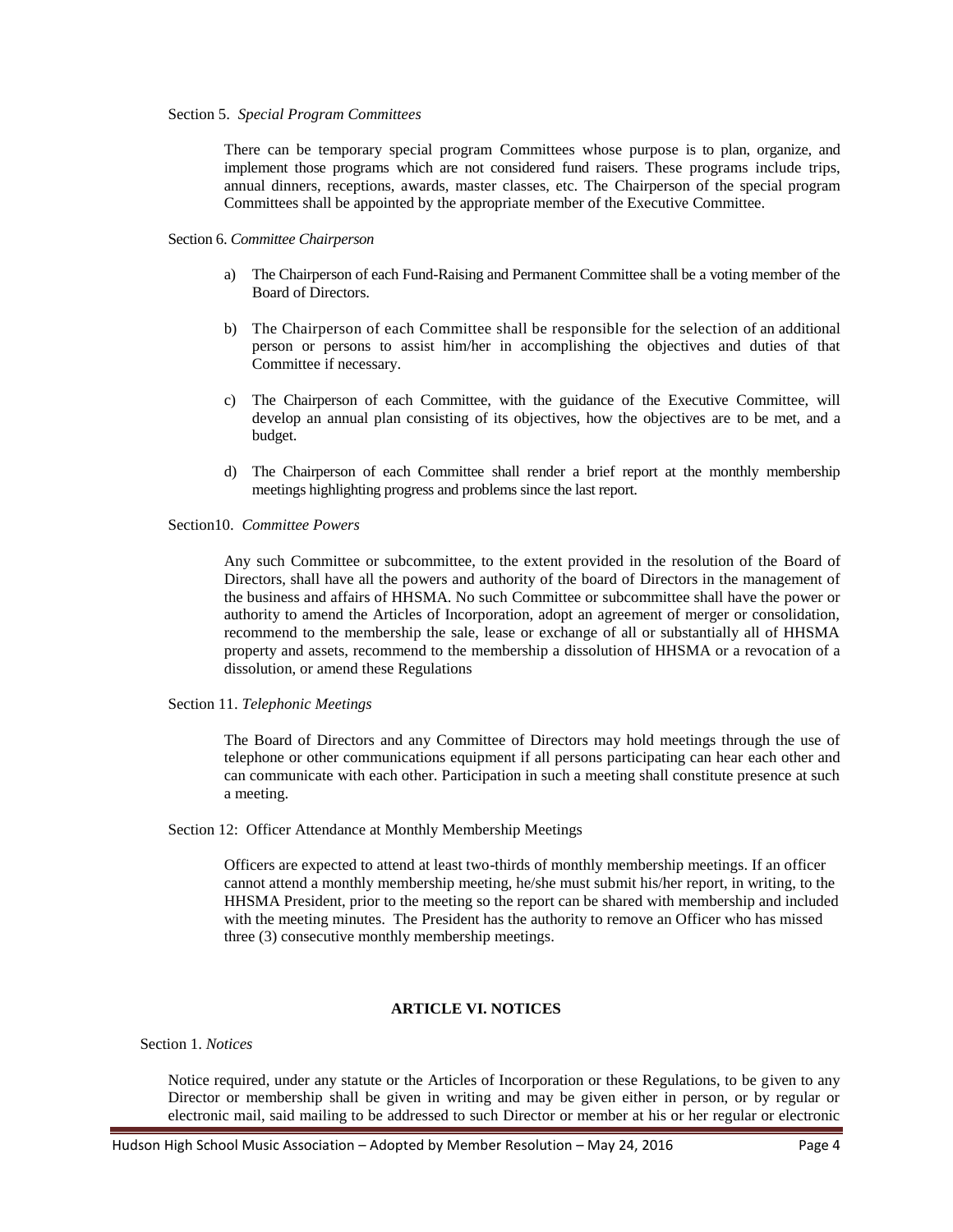mailing address as it appears on the records of HHSMA. Such notice shall be deemed to be given when delivered either by hand or electronically or deposited in the United States mail.

Section 2. *Waiver of Notice*

Notice required under any statute or the Articles of Incorporation or these Regulations may be waived in writing, signed by the person or persons entitled to such notice, whether before or after the time stated therein. The attendance of any member or Director at any such meeting without protesting the lack of proper notice before or at the commencement of the meeting shall be deemed to be a waiver by him or her of notice of such meeting.

## **ARTICLE VII. OFFICERS**

Section 1. *Identity and Qualification*.

The officers of HHSMA shall be elected by the Membership and shall be the President, Vice President – Policy, Vice President – Publicity, Vice President – Band, Vice President – Choir, Vice President – Jazz, Vice President – Orchestra, Secretary and Treasurer. Insofar as possible, but not to the exclusion of any person, HHMSA should encourage two people to staff each of the officer positions. The Board of Directors may appoint such other officers and agents as it shall deem necessary. Any officer elected or appointed by the board of directors may be removed with or without cause at any time by the affirmative vote of a majority of the board of directors.

#### Section 2. *Music Directors.*

The Music Directors at Hudson High School shall be asked to act in an ex-officio capacity but shall not be voting members of the Board of Directors.

## Section 3. *Duties of the President*

The President shall preside at all meetings of the Executive Committee, Board of Directors and membership, act as chief representative with the School Board, the Principal of the High School and the Music Directors and serve as ex-officio member of all Committees. Further, in the absence of the Treasurer, the President is authorized to sign and/or endorse checks, drafts, and notes within the established limits of the budget and have such other powers as the Board of Directors may from time to time prescribe.

### Section 4. *Duties of the Vice President – Policy*

The Vice President – Policy shall perform such other duties related to policy. Further, the Vice President – Policy shall assume all the duties and responsibilities of the President in the absence of the latter and have such other powers as the Board of Directors may from time to time prescribe.

Section 5. Duties of the Vice President – Publicity

The Vice President – Publicity shall be responsible for (1) communicating the goals and activities of the Association beyond the Membership using appropriate media, which may include the social media, other internet, newspapers, radio, and television, and (2) such other duties as the Board of Directors may from time to time prescribe.

### Section 6. *Duties of the Vice President – Band*

The Vice President – Band shall chair the Band Operating Committee and have such other powers as the Board of Directors may from time to time prescribe.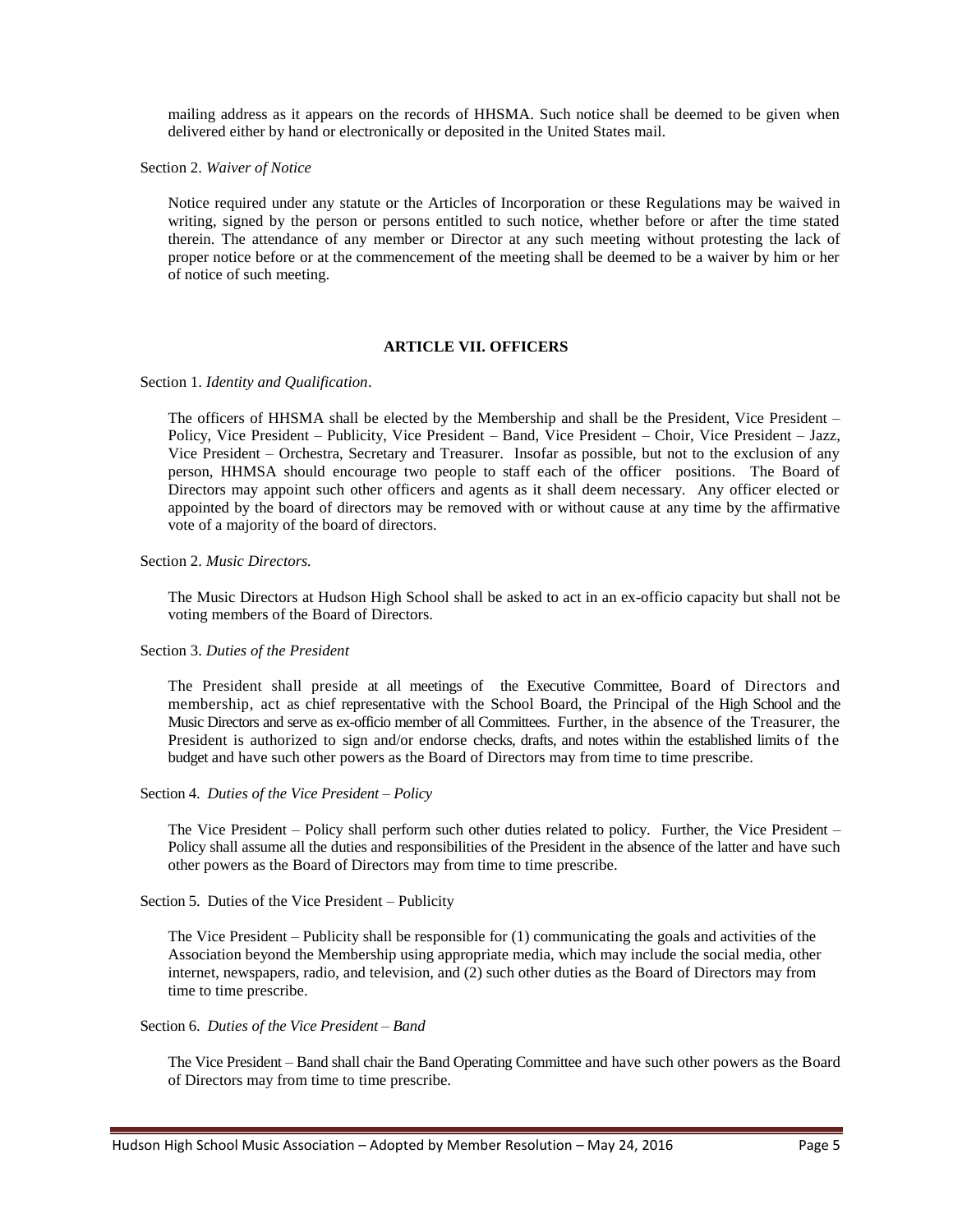#### Section 7. *Duties of the Vice President – Choir*

The Vice President – Choir shall chair the Choir Operating Committee and have such other powers as the Board of Directors may from time to time prescribe.

#### Section 8. *Duties of the Vice President – Jazz*

The Vice President – Jazz shall chair the Jazz Band Operating Committee and have such other powers as the Board of Directors may from time to time prescribe.

## Section 9. *Duties of the Vice President – Orchestra*

The Vice President – Orchestra shall chair the Orchestra Operating Committee and have such other powers as the Board of Directors may from time to time prescribe.

### Section 10. *Duties of the Secretary*

The secretary shall (a) attend all meetings of the Board of Directors and all meetings of the membership, (b) record all the proceedings of the meetings of the membership and of the Board of Directors and perform like duties for the standing Committees when required, (c) give, or cause to be given, notice of all meetings of the membership and special meetings of the Board of Directors, and (d) perform such other duties as may be prescribed by the Board of Directors.

Section 11. *Duties of the Treasurer.*

## A. *General and Deposit of Funds*

The treasurer shall have the custody of the HHSMA funds and securities, shall keep full and accurate accounts of receipts and disbursements, and shall deposit all moneys and other valuable effects in a financial institution whose deposits are insured by an agency of the federal government. All deposits shall be made in the name of HHSMA.

### B. *Disbursements of Funds*

The treasurer shall disburse the funds of HHSMA as may be ordered by the Board of Directors, taking proper vouchers for such disbursements. Properly submitted invoices shall be paid within a reasonable time up to the limit of the specific budget line item.

## C. *Report to Membership*

The treasurer shall render to the president, the Board of Directors and membership, at regular meetings, or when the Board of Directors so requires, a written report specifying all receipts, disbursements, and a balance of accounts and the financial condition of HHSMA.

### D. *Bond May Be Required*

If required by the Board of Directors, the treasurer shall give HHSMA a bond (which shall be renewed every six years) in such sums and with such surety or sureties as shall be satisfactory to the Board of Directors for the faithful performance of the duties of his or her office and for the restoration to the HHSMA, in case of his or her death, resignation, retirement or removal from office, of all record books, papers, vouchers, money and other property in his or her possession or under his or her control belonging to the HHSMA.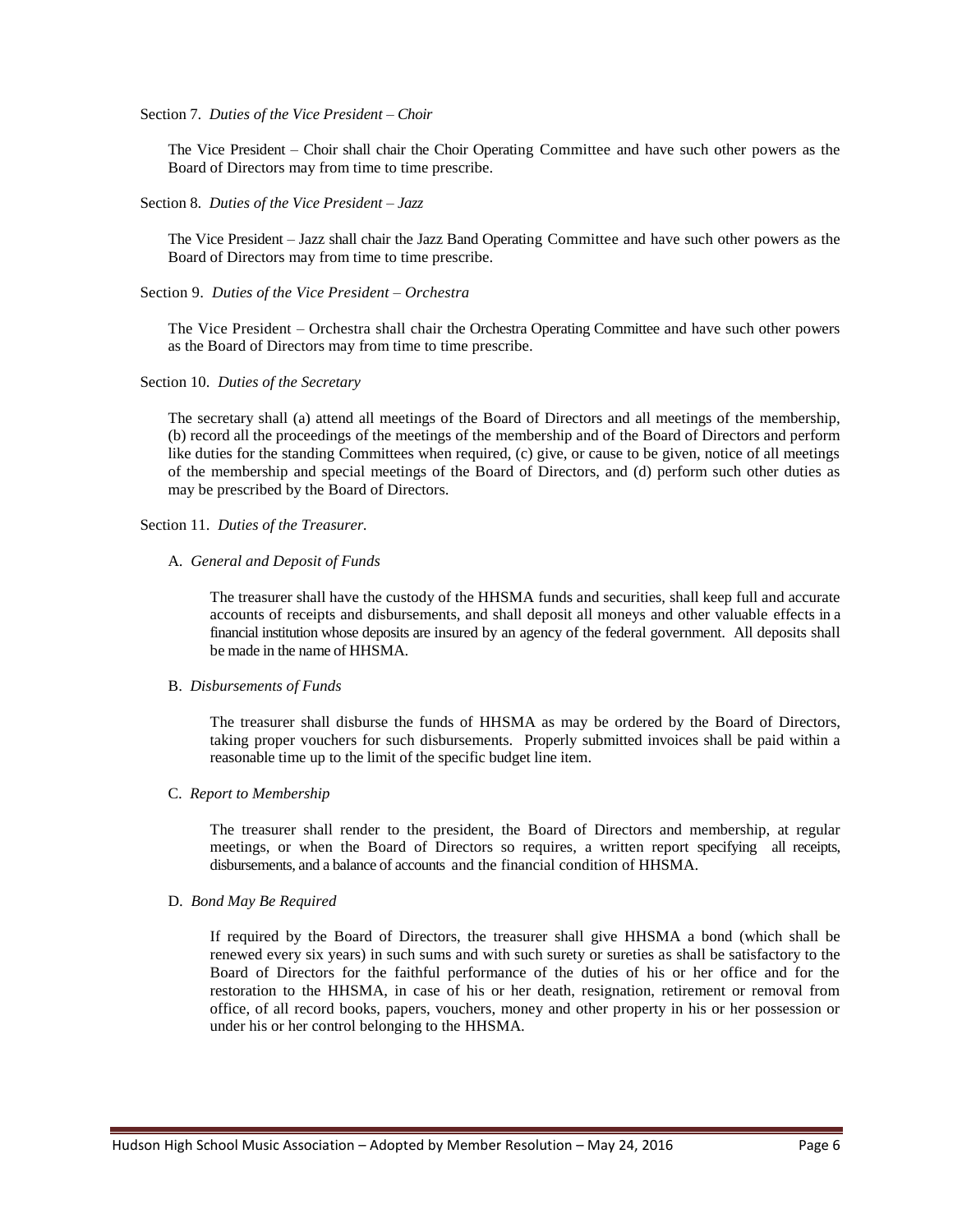### **ARTICLE VIII. ELECTIONS**

- Section 1. The Nominating Committee shall consist of the Officers of HHSMA.
- Section 2. The Nominating Committee shall submit its proposed slate at the general meeting in April.
- Section 3. Nominations may also be made from the floor at the Annual Meeting in May, providing these nominees have agreed beforehand to accept the nomination.
- Section 4. Officers are to be elected at the Annual May Meeting.
- Section 5. A majority vote, a quorum of the membership being present, shall constitute an election.
- Section 6. The Officers shall be elected for a one-year term and take office on June 1 following the annual meeting.

### **ARTICLE IX. INDEMNIFICATION OF DIRECTORS, OFFICERS AND MEMBERS**

Section 1. *Obligation to Indemnify*

If any person is made or threatened to be made a party to any action or proceeding, whether criminal, civil, administrative or investigative, because he or she, or his or her testator or intestate, is or was a Director, Officer or Committee Chairperson of the HHSMA or any predecessor of HHSMA or serves or served any other enterprise as a Director, Officer or Committee Chairperson at the request of HHSMA or any predecessor of HHSMA, then HHSMA shall indemnify such person to the full extent authorized by law.

## Section 2. *Expenses Advanced*

HHSMA may pay expenses incurred in defending a civil or criminal action, suit or proceeding before the final disposition of such action, suit or proceeding as authorized by the Board of Directors in a specific case upon receipt of an undertaking by or on behalf of the Director, Officer or Committee Chairperson to repay such advanced amount unless it shall ultimately be determined that he or she is not entitled to be indemnified by HHSMA as authorized by this Article. This determination shall be made by disinterested Directors or by independent legal counsel.

Section 3. *Indemnification Not Exclusive Remedy*

The indemnification provided by this Article shall not be exclusive of any other rights to which a person seeking indemnification may be entitled by any law of the State of Ohio, these Regulations, agreement, vote of members or disinterested Directors or otherwise, both as to action in his or her official capacity and as to action in another capacity while holding such office.

Section 4. *Duration of Indemnification*

The indemnification provided by this Article shall continue as to a person who has ceased to be a Director, Officer or Committee Chairperson and shall inure to the benefit of the heirs, executors, and administrators of such a person.

Section 5. *Insurance*

HHSMA may purchase and maintain insurance on behalf of any person who is or was a Director, Officer or Committee Chairperson of HHSMA, or is or was serving at the request of HHSMA as a Director, Officer or chairperson against any liability asserted against him or her and incurred by him or her in any such capacity, or arising out of his or her status as such, whether or not the HHSMA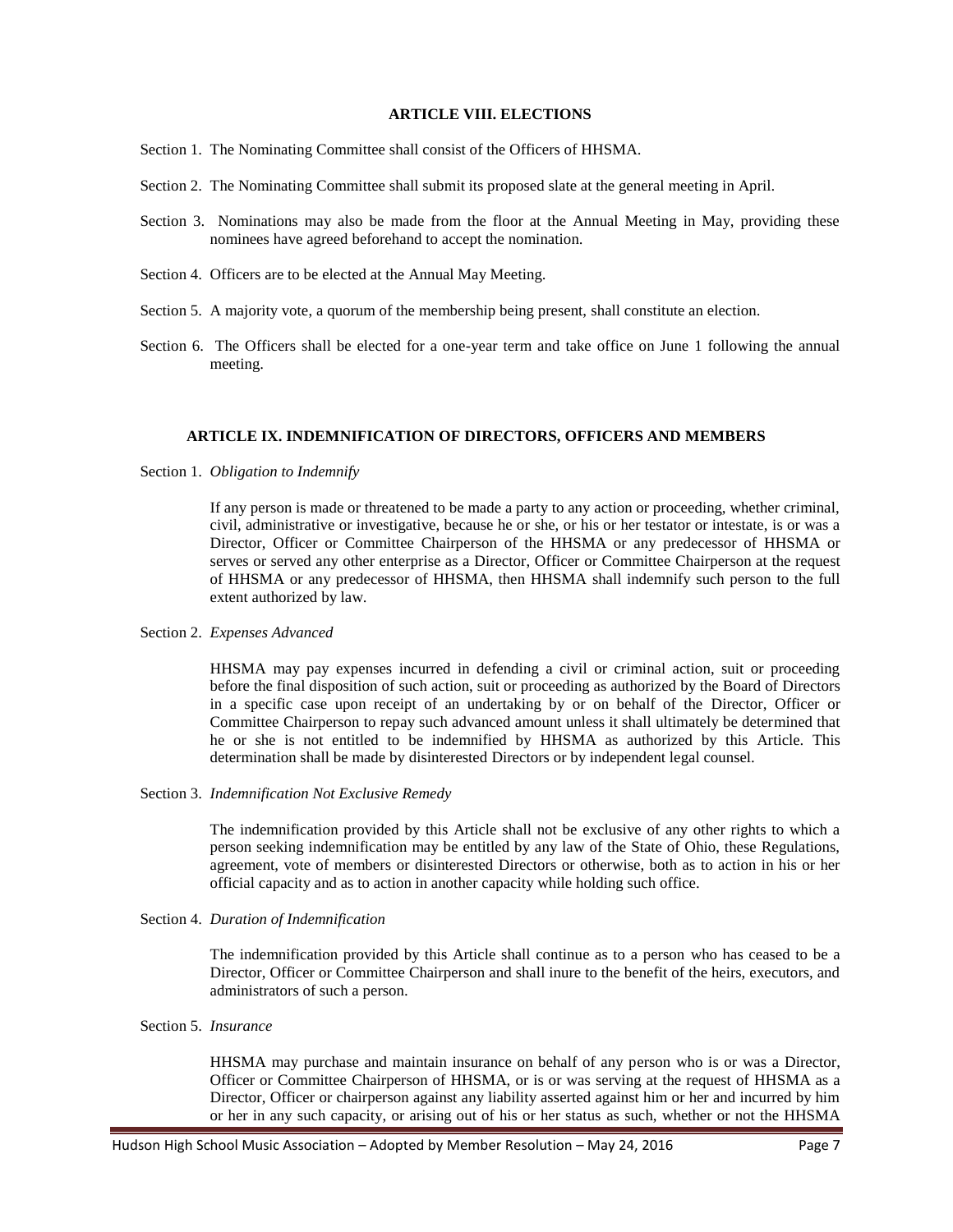would have the power to indemnify him or her against such liability under the provisions of this Article.

# **ARTICLE X. FINANCIAL MATTERS**

- Section 1. A budget detailing all anticipated expenses and income shall be prepared by the Executive Committee for approval at the September meeting. Approval of the budget requires a majority vote, a quorum of the membership being present.
- Section 2. An independent audit of the books shall be made annually, under the direction of the Vice President Policy. The audit may be performed by a nonmember of HHSMA. The audit is to be completed by September 1 with a report prepared and presented at the September meeting.
- Section 3. The Executive Committee is authorized to alter line items within the budget (subsequent to original approval) in amounts not to exceed \$1,000 for the express purpose of paying for unanticipated, critically needed services and/or assets.
- Section 4. Changes in amounts over \$1,000 must be approved by a majority vote at a general meeting, a quorum of the membership being present.
- Section 5. The fiscal and budget year will commence on July 1 of each year.

## **ARTICLE XI. AUTHORITY**

Section 1. The rules contained in the *Robert's Rules of Order,* current edition, shall govern this Association in all cases in which they do not conflict with the rules or operating procedures of this Association.

### **ARTICLE XII. AMENDMENTS**

Section 1. The Code of Regulations may be amended by a majority vote of the members present at any General Meeting. Notice of proposed amendments must be presented to the membership at least 30 days prior to the next General Meeting.

# **ARTICLE XIII. STANDING RULES**

Section 1. The Code of Regulations hereby incorporate Standing Rules. Standing Rules are resolutions of a permanent nature, which are binding. Upon recommendation by any officer, they can be established, rescinded, or modified without previous notice by a majority vote at a general meeting, a quorum begin present. No standing rule can be adopted which conflicts with the Code of Regulations. The standing rules should be reviewed annually by the officers in the spring of each year. These rules were previously revised in May 2004, April 2005 and November 2008 and April 2013.

# *FINANCIAL RULES*

1. The Treasurer is authorized to reimburse expenditures of less than \$1000 with proper documentation (i.e. purchase order, invoice, receipt or other suitable instructions). A request for reimbursement form with the signature of the appropriate Officer or Committee chairperson is required.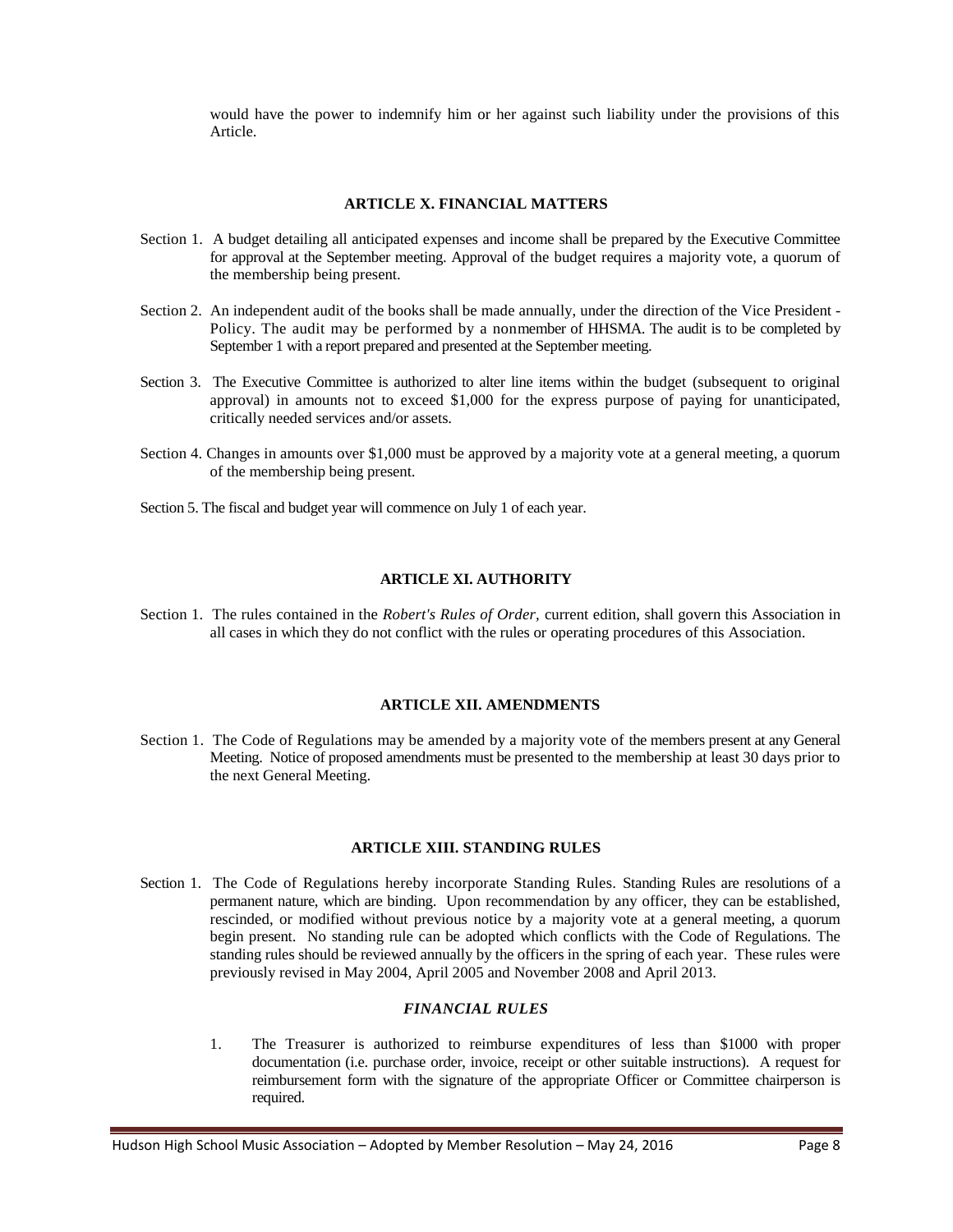- 2. Actions obligating the Association for financial liability in excess of \$1000 must be supported with proper documentation. Actions must be approved be a majority vote at a general meeting, a quorum of the membership being present. Such approved actions should appear in HHSMA meeting minutes along with the approved amount.
- 3. Properly submitted invoices shall be paid within a reasonable time up to the limits of the budget line item.
- 4. Music Directors or event chairpersons should submit a preliminary trip or event budget prior to committing HHSMA or student funds in order to reduce the risk of a shortfall.
- 5. Initial deposits made by students for trips, camps, or other activities are not refundable. Only under extenuating circumstances can a Music Director have an initial deposit refunded. This should be done with consent of the HHSMA President.
- 6. Individual needs based allowances to supplement trip and band camp expenses are granted at the corresponding Music Director's request with consent of the HHSMA President.

## *FUND RAISERS*

1. Net revenues from the three permanent fund raisers, Concessions, the Fruit Sale, and Tag Day, will be used for budget items as authorized by the organization.

## *MONEY HANDLING*

- 1. All volunteers who are collecting money must be 21 years of age or older. Music students can collect money when under the supervision of an HHSMA member.
- 2. All monies collected shall be transferred to the Treasurer by the end of the event in which the monies are collected. For example, the 50/50 prize money is awarded during half time so the funds must be transferred by the end of the football game.
- 3. In the case where the Treasurer is not available, the monies may be transferred to any other HHSMA Officer.
- 4. During the transfer, a transfer form must be completed. This form will include the following:
	- Amount of total monies received
	- Amount of the prize awarded if applicable
	- Amount to the Treasurer or HHSMA Officer
	- Signatures of the persons delivering and receiving the monies
	- Receipt stating the amount received by the Treasurer (or HHSMA Officer) to be given to the delivering person(s)

Copies of the completed transfer form will be kept on file with the treasurer and made available for review.

# *OFFICER AND/OR COMMITTEE CHAIR POSITIONS*

1. Officer and Committee Chair positions shall be filled by parents (members) with students active in the music program. In order to maintain continuity of experience, members who have served as an Officer or Committee Chair will retain their eligibility as long as they have a student in the Hudson Middle School music program.